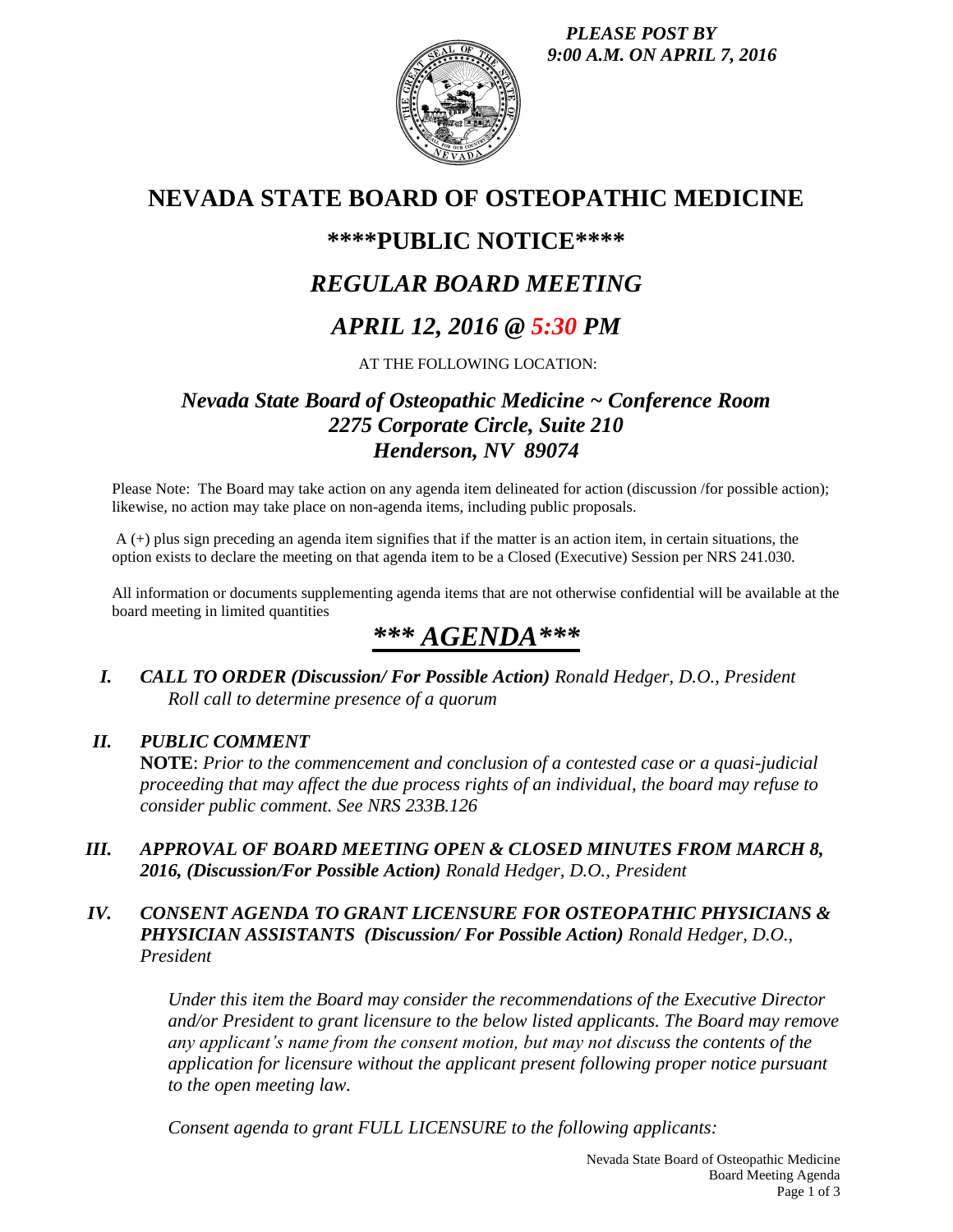### *Osteopathic Physician Name Specialty*

*Brandon Abbott, D.O. Internal Medicine Karleen Adams, D.O. Internal Medicine Natalie Gilbert (Murta), D.O. Emergency Medicine Winthrop Hedrick, D.O. – Reinstatement Family Medicine Meng-Fey Lin-Duffy, D.O. General Surgery Kenneth Pettit, D.O. – Endorsement Family Medicine Raul Rodriguez, D.O. Pediatrics Paul Shogan, D.O. Diagnostic Radiology Yasmin Siddiqui, D.O. Internal Medicine Tessa Tovada, D.O. Pediatrics*

*Kepeng (Luke) Lu, PA-C Ming-Wei Wu, D.O.*

### *Special Licenses NRS.633.411:*

*Jason Burchett, D.O. Nellis AFB Christopher Durkin, D.O. Nellis, AFB Lynda Hoang, D.O. Valley Hospital Carol Hungerford, D.O. Nellis AFB Thomas Prebish, D.O. UMC Jennifer Svarverud D.O. Nellis AFB*

### *Physician Assistant Supervising Physician*

*Jeromy Dyer, PA-C David Eisenhauer, D.O.*

*Jayson Malufau, D.O. Kingman-Family Medicine Sean Myers, D.O. Kingman-Family Medicine Dina Tabello, D.O. UNSOM – General Surgery*

*Temporary Licenses*

*Gary Mitnick, D.O. Family Medicine*

*V. +FULL LICENSURE FOR OSTEOPATHIC PHYSICIAN KAVEH KASHANI, D.O., (personal appearance), (Discussion/For Possible Action/Board may go into closed* **session** *pursuant to NRS 241.030 to move to a closed session because the discussion will have to do with this applicant's character, alleged misconduct, professional competence, or similar items). Ronald Hedger, D.O., President*

## *VI. DISCUSSION/CONSIDERATION OF DRAFT REGULATORY LANGUAGE ADDRESSING THE USE OF OPIOID ANALGESICS IN THE USE OF CHRONIC OR INTRACTABLE PAIN, (Discussion/For Possible Action) Ronald Hedger, D.O., President*

### *VII. EXECUTIVE DIRECTOR'S REPORT*

- *a. Financial*
- *b. Licensing*
- *c. Fulfillment*
- *d. IMLCC Update*
- *VIII. LEGAL REPORT (Discussion/Action) by Louis Ling, Board Counsel and/or Sophia Long, Deputy Attorney General* 
	- *IX. ITEMS FOR FUTURE DISCUSSION/ACTION/UPCOMING AGENDA*
	- *X. PRESIDENT Report on Board Business, Ronald Hedger, D.O., President*